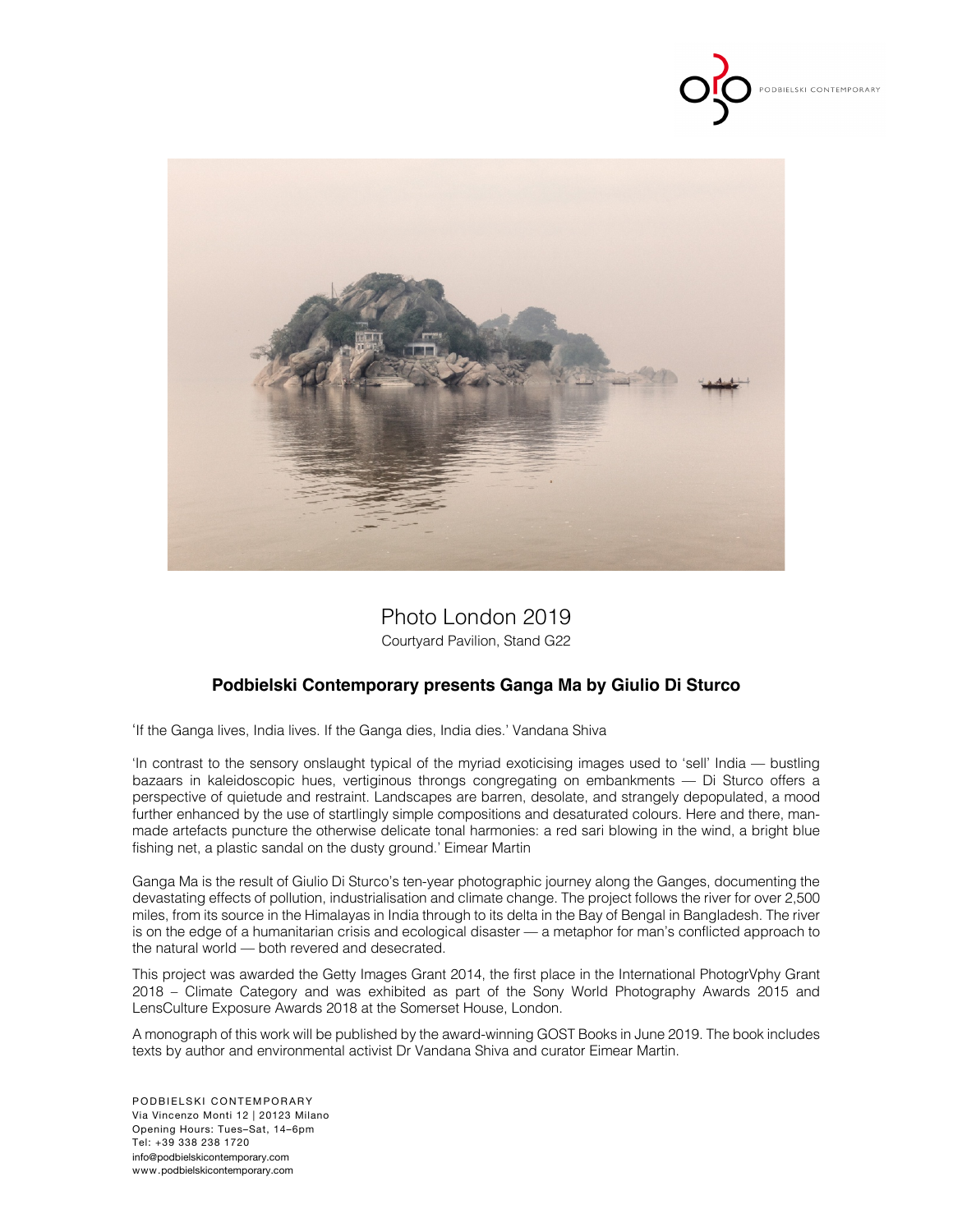

#### **Artist Bio**

Giulio Di Sturco (b.1979, Italy) is an award-winning visual artist based in London. He studied at the European Institute of Design and Visual Arts in Rome before moving to India, where he spent 5 years refining his visual vocabulary. Much of his personal projects focus on human adversity in climates of environmental and technological evolution. He is a regular lecturer at international photography events and a contributor to a wealth of publications, including The New York Times, Vanity Fair, Wired, National Geographic and The Financial Times. His work has been exhibited at festivals and in galleries worldwide and is held in private collections. In 2019, Giulio was nominated for the Prix Pictet and shortlisted for the Aesthetica Art Prize.

#### **Podbielski Contemporary**

The emphasis of the gallery's program is to represent a wide range of artists, who address the geopolitics of the Balkans, the Middle East, Italy, Germany and eventually new territories in a transcultural perspective. Pierre André Podbielski established Podbielski Contemporary in January 2011 in the heart of Berlin, Mitte. The gallery has now moved back to Milan, its hometown, to new premises located in the elegant *centro storico* and opened to the public in May 2018. The gallery aims to merge art dealing activities with academic research, presenting special events such as artists talks, performances, conferences and screening evenings, to become not only a lively space for art lovers and art collectors, but also a cultural destination for young scholars and for the Milan art community in general.

### **Selection of works on show**

All works: edition on 9 + 2 A.P. Giclée prints on Hahnemühle Photo Rag Satin paper



Bhairab Railway Bridge, Bangladesh, 2015 Available in 100x100cm and 60x60cm



Yamuna River, India, 2015 Available in 100x100cm and 60x60cm

PODBIELSKI CONTEMPORARY Via Vincenzo Monti 12 | 20123 Milano Opening Hours: Tues–Sat, 14–6pm Tel: +39 338 238 1720 info@podbielskicontemporary.com www.podbielskicontemporary.com